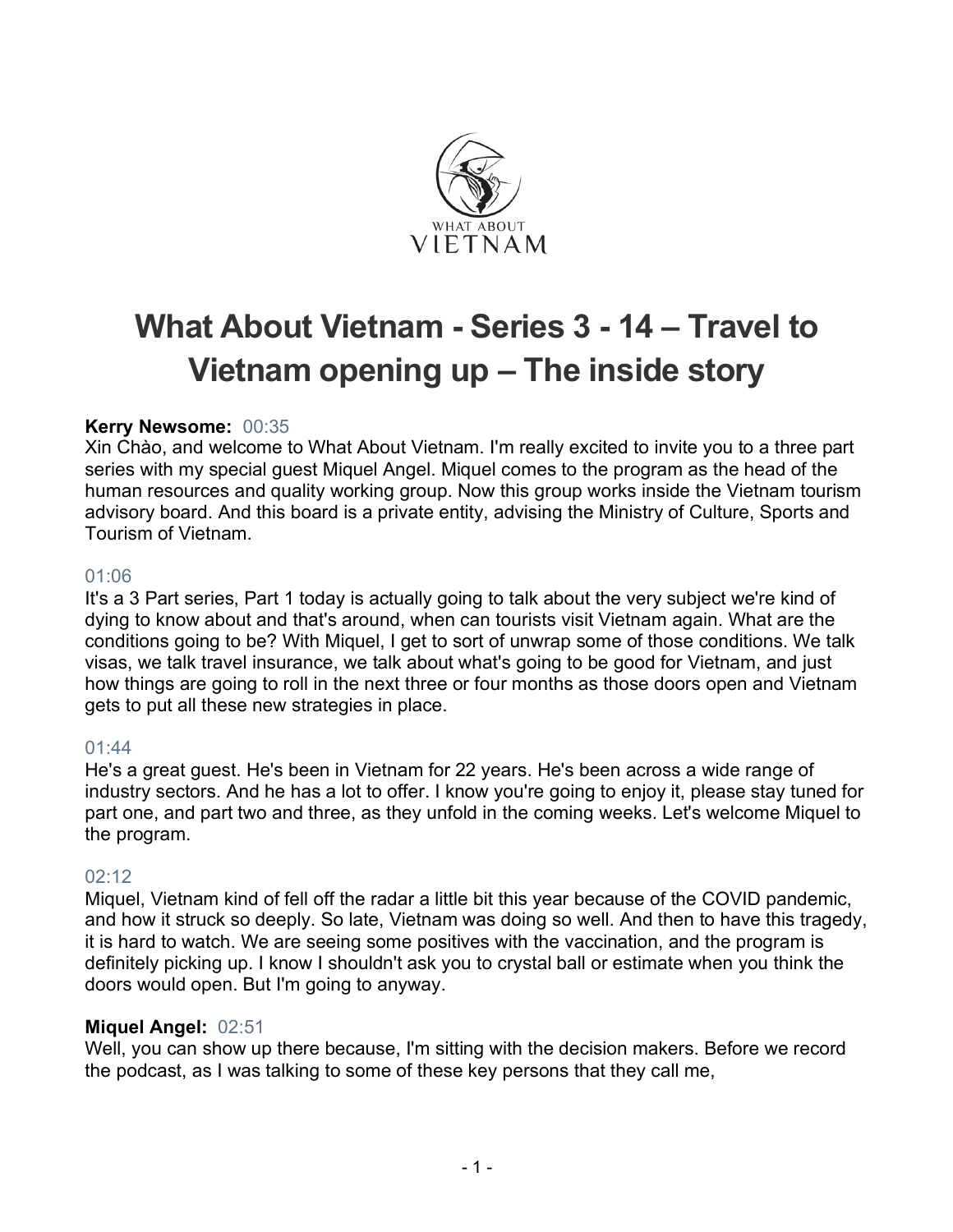"Well, Miquel, some destinations are starting to open."

Now we are in November 2021 recording the podcast here. But maybe we can do an update in a couple of months to see if things are happening there. And more than a crystal ball or to see the future whatever is, what do we really want to see with our feet on the ground. What do we want to see happening in Vietnam, let's say in December, January, that the Lunar New Year and moving forward for, second quarter and rest of the year?

# 03:36

So, at this point in time, several provinces- and now at this moment we have five that was the recommendation that we gave to the government. There are five provinces they're calling for. Phu Quoc Island, Danang, Khanh Hoa Province the home to Nha Trang city, Ha Long Bay in Quang Ninh Province, and Hoi An in Quang Nam Province.

They are already opening their doors to national domestic and international arrivals, without quarantine, important because no one- I think no one from Australia, Europe, US is happy coming to Vietnam in two weeks program and stay one week, closed in any- doesn't matter how beautiful is that hotel, because it's not actually a hotel or a resort, it is your room. It is not that you are at the pool there, in an all-inclusive, dancing in the swimming pool and taking selfie pictures, sending them around the world. No, absolutely, a no go. So, these five provinces are now, today open to national and international arrivals without quarantine today.

**Kerry Newsome:** 04:41

Today, the fourth of November.

**Miquel Angel:** 04:43

Forth of November 2021.

## **Kerry Newsome:** 04:46

So, flights are coming in from Europe, US.

## **Miquel Angel:** 04:50

We are sitting in our tourism advisory board with the three major airlines here in Vietnam now operating international flights at the moment. Vietnam Airlines, VietJet and Bamboo Airways, Bamboo Airways, the latest to arrive. Now they're flying from the US, direct flight to Vietnam, which is a very good news.

So, these companies are already with some agreements signed with other countries, in order to bring people in and bring people back in a safe manner, without quarantine.

When I say a safe manner, that means that

- We all wear mask
- We all are with our double jabbed or triple- some people do the triple vaccination, depending on where you're coming from. And with a health protocol.
- We have a lot of hand-soap on the planes.
- We will be keeping the distance.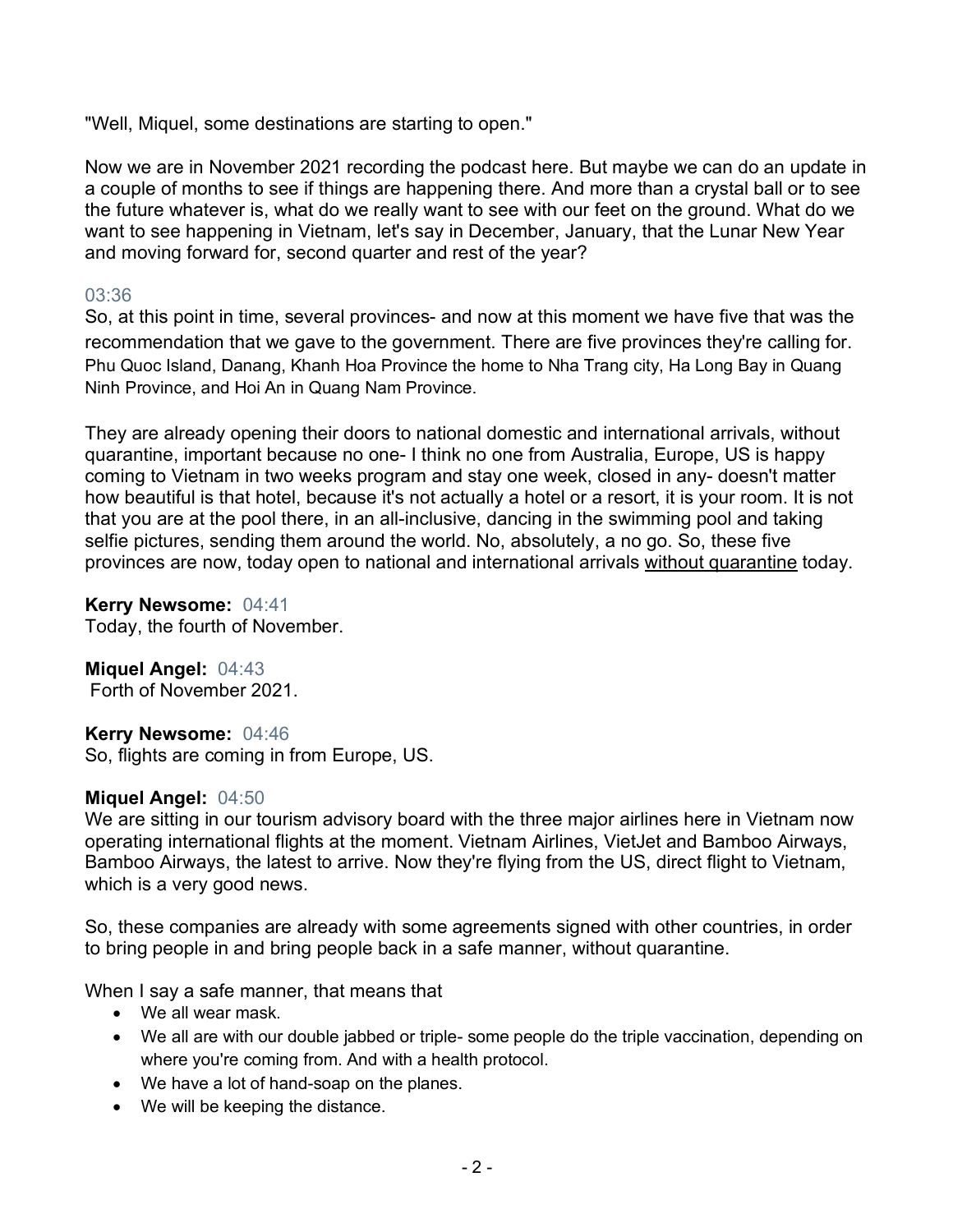• All the air hostesses and ground staff wear masks and taking good steps towards the pandemic.

# 05:56

They are requesting this 72 hours prior to your flight, PCR, or test, just to ensure that you are coming from a safe destination. We know Australia, handling quite well. In Europe, other countries handle it also better or worse, but they starting to recover. And this is actual situation of today. Other international flights are also starting to arrive to Vietnam, that since last 2020, they were only allowed to carry Vietnamese repatriated back home around the world. And experts, who were coming here to Vietnam, we bring some tourism experts during that time, some doctors also, from all the countries, to help us pass this pandemic and these bad months that we suffered.

# **Kerry Newsome:** 06:50

Correct me if I've got this wrong, there's also a requirement around travel insurance. And travel insurance has to include the coverage for COVID up to the value of 50,000 US dollars.

## **Miquel Angel:** 07:08

Well, that's interesting point. What we did, when we present all our documents and proposals to the minister or the vice minister and the team and we sit with them during this pandemic, we also give to them an annex, where we were showing to them what all the Southeast Asian neighbor countries were doing.

So, Thailand, Indonesia, Philippines, Cambodia, Singapore, Malaysia, all these were fully included in our report. So, as you know, of course, medical insurance, I think, during this 21st century is a must for wherever you travel, invest wisely, and put some dollars there in a travel insurance that can save you a lot of problems and is not only traveling to the US that many people say,

"Oh, if I go to the US, yes, I make a travel but rest of the world--"

# 08:00

I think it is worth it, it is a fantastic investment. And if something happened, saves you a lot. So, we decided to make this 50,000 COVID- I mean, nobody is looking if it is over 40 or over 60 there. But what we would like to see is that if in the past, they were travelers coming from around the world to Vietnam, without any insurance or coverage.

So, I think it's now time to improve after COVID, not to do the same mistakes we made in the past, let's suppose, people that come with a travel insurance. So, if you fall down during your treking, or you go to the swimming pool, and unfortunately-- me, I see sometimes people at the pool that just fall down and knock their nose into the floor and keep bleeding there. And you need to go to a hospital.

## 08:43

Just think that some destinations here in Vietnam will not have an international hospital ready to attend. And you will probably need an airplane, or you will probably need a helicopter to come and bring you to Bangkok, or to Singapore, Vietnam we cannot give to you what you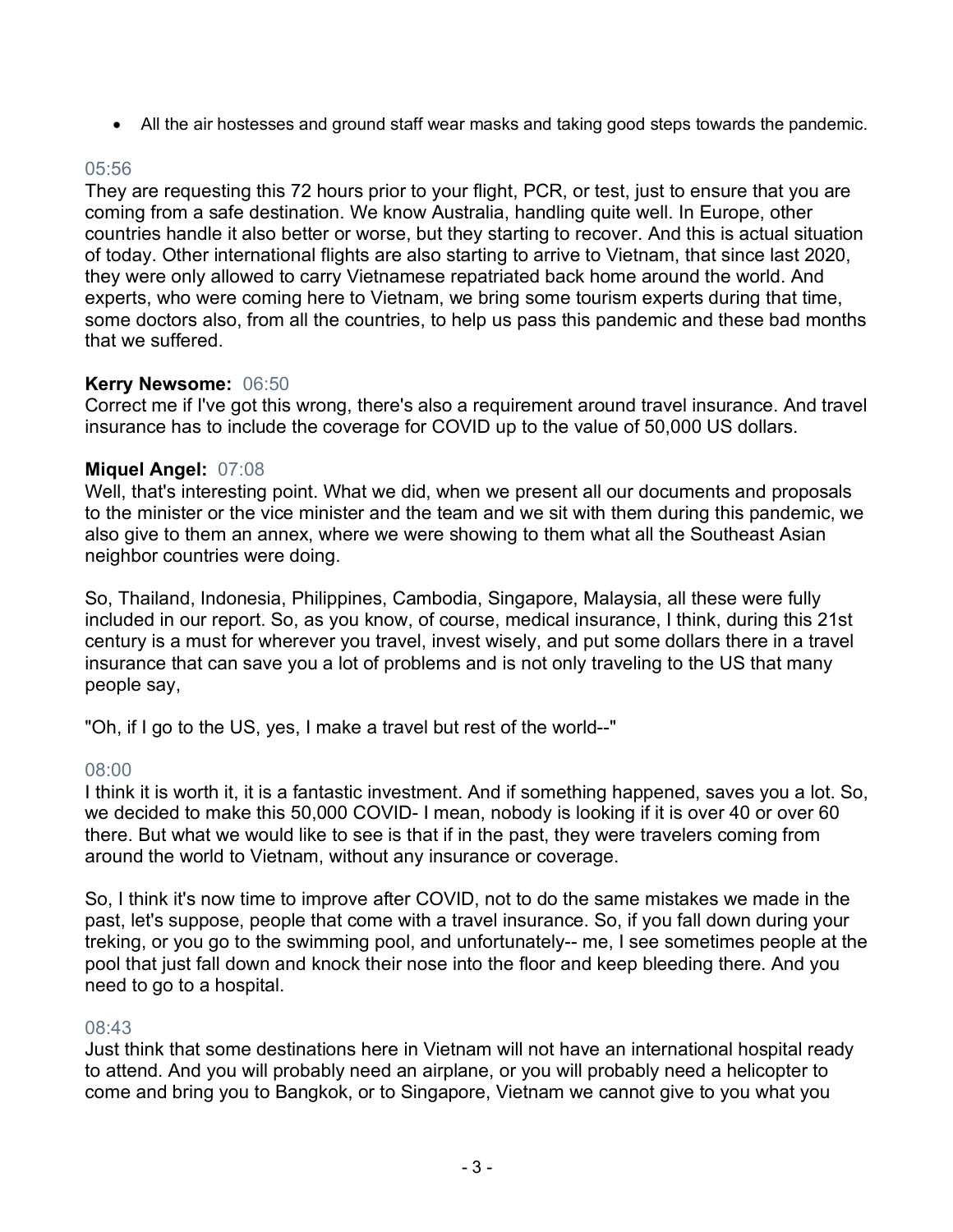deserve. So, these need to be covered. Just because if something happened to you in Ho Chi Minh City or in Hanoi, you easily go to the pharmacy, and they will give you the medicines there without any problem. They will cut them; they will give you whatever you want.

Or you need to go to International Hospital in Hanoi, Ho Chi Minh City, not a problem. You pay, what you get. That's it. But if you are in the middle of a minority, doing the treking, in the middle of the rice paddies, beautiful, nice pictures, and you twist your ankle. What's the problem? I'm a taxpayer in Vietnam. I don't want to pay for you to get an airport back to wherever, that's your responsibility.

# **Kerry Newsome:** 09:41

Being in the travel industry for as long as I've been which is a long time. I have stressed to people all along and I don't want to be the devil of doom. But I do think travel insurance is essential for everyone. But I have a caveat with the travel insurance. And people when they take on an insurance policy, they need to read the fine print. Because even when the pandemic first hit, there, we had travelers that were stuck, who literally arrived in Hanoi. And we had to put them on a plane and send them back. They were very angry, they were irate. They said,

"Look, I have travel insurance that's going to cover us and everything."

And we went back to them and said,

"Once they declare it as a pandemic, the travel insurance will not be covered."

Pandemic, no cover. So, I just stress to everyone listening to make sure that you get ticks in those boxes, it is not going to be every travel insurance company that does offer it. So be very selective. And you probably will pay more than you have in the past. But peace of mind, there is no dollar value-

# **Miquel Angel:** 10:57

It is worth it.

# **Kerry Newsome:** 10:59

I've always travelled with travel insurance. And it's always done well, for me. I've got stuck in Prague, and I was really, really sick in Prague. And they were able to get a doctor to my hotel and all the rest of it. And I didn't pay anything for it. And in Vietnam, where the system is already at its kind of peak, and it's still recovering. And I'm hoping that down the track, there's going to be some more improvements in those areas to give people assurances. But you're right, if you needed to get airlifted to Bangkok, or something like that, that cost dollars.

# 11:37

So, I think that is something that everyone is going to have to consider moving forward into next year. And I'll be really interested to see what your board and what the Immigration Department does with the visas. I was glad to see in the last few years they brought the E-visa because most countries come into Vietnam visa free, except Australia, which I'm still trying to